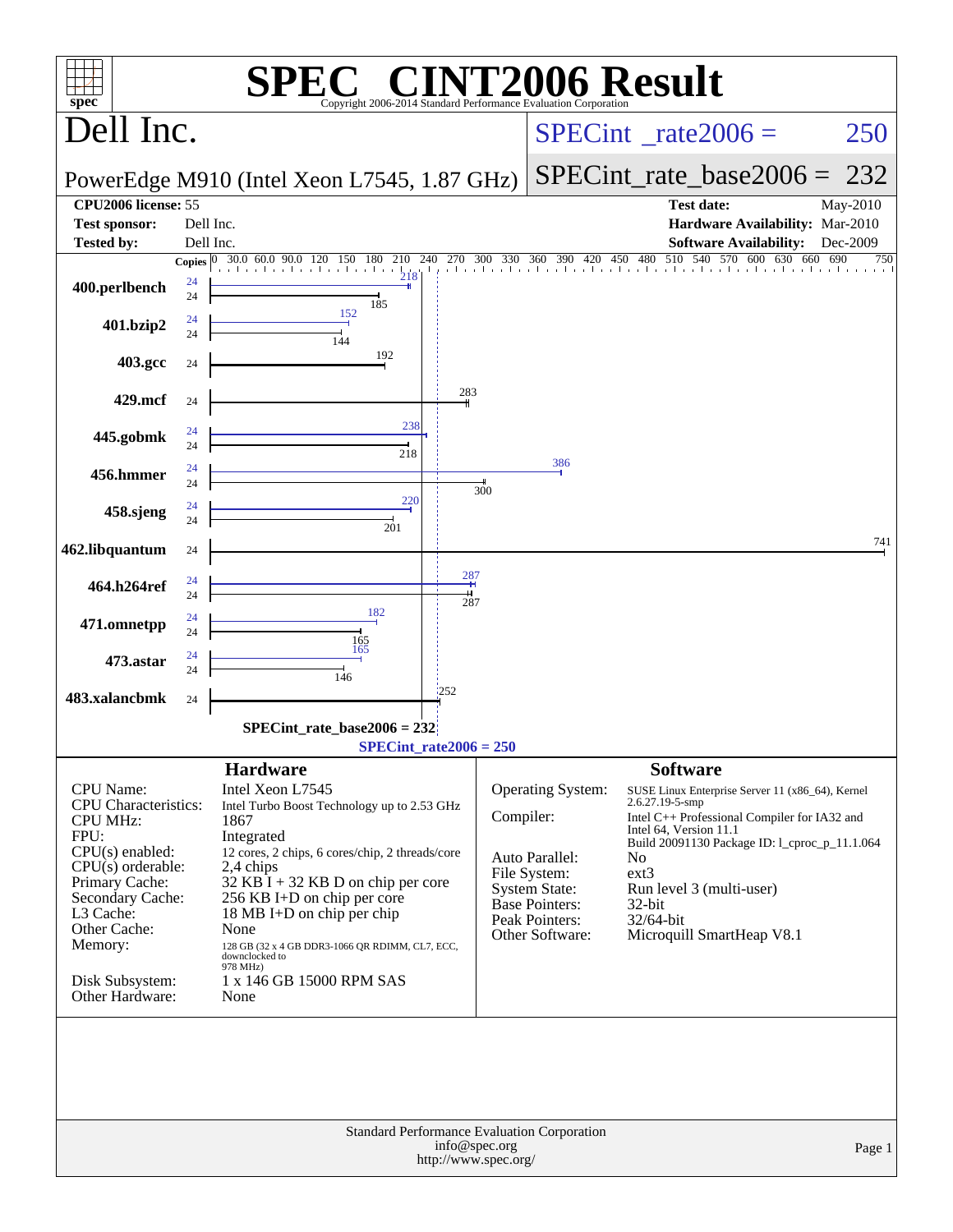

### Dell Inc.

#### SPECint rate $2006 = 250$

#### PowerEdge M910 (Intel Xeon L7545, 1.87 GHz) [SPECint\\_rate\\_base2006 =](http://www.spec.org/auto/cpu2006/Docs/result-fields.html#SPECintratebase2006) 232

**[CPU2006 license:](http://www.spec.org/auto/cpu2006/Docs/result-fields.html#CPU2006license)** 55 **[Test date:](http://www.spec.org/auto/cpu2006/Docs/result-fields.html#Testdate)** May-2010 **[Test sponsor:](http://www.spec.org/auto/cpu2006/Docs/result-fields.html#Testsponsor)** Dell Inc. **[Hardware Availability:](http://www.spec.org/auto/cpu2006/Docs/result-fields.html#HardwareAvailability)** Mar-2010 **[Tested by:](http://www.spec.org/auto/cpu2006/Docs/result-fields.html#Testedby)** Dell Inc. **[Software Availability:](http://www.spec.org/auto/cpu2006/Docs/result-fields.html#SoftwareAvailability)** Dec-2009

#### **[Results Table](http://www.spec.org/auto/cpu2006/Docs/result-fields.html#ResultsTable)**

|                    | <b>Base</b>   |                |       |                |            |                                                                                                          |       | <b>Peak</b>   |                |              |                |              |                |              |
|--------------------|---------------|----------------|-------|----------------|------------|----------------------------------------------------------------------------------------------------------|-------|---------------|----------------|--------------|----------------|--------------|----------------|--------------|
| <b>Benchmark</b>   | <b>Copies</b> | <b>Seconds</b> | Ratio | <b>Seconds</b> | Ratio      | <b>Seconds</b>                                                                                           | Ratio | <b>Copies</b> | <b>Seconds</b> | <b>Ratio</b> | <b>Seconds</b> | <b>Ratio</b> | <b>Seconds</b> | <b>Ratio</b> |
| 400.perlbench      | 24            | 1265           | 185   | 1266           | <b>185</b> | 1271                                                                                                     | 184   | 24            | 1081           | 217          | 1065           | 220          | 1074           | 218          |
| 401.bzip2          | 24            | 1610           | 144   | 1612           | 144        | 1612                                                                                                     | 144   | 24            | 1524           | 152          | 1528           | 152          | 1526           | 152          |
| $403.\mathrm{gcc}$ | 24            | 1007           | 192   | 1009           | 191        | 1008                                                                                                     | 192   | 24            | 1007           | 192          | 1009           | 191          | 1008           | <u>192</u>   |
| $429$ .mcf         | 24            | 771            | 284   | 773            | 283        | 778                                                                                                      | 281   | 24            | 771            | 284          | 773            | 283          | 778            | 281          |
| $445$ .gobmk       | 24            | 1159           | 217   | 1154           | 218        | 1157                                                                                                     | 218   | 24            | 1058           | 238          | 1059           | 238          | 1062           | 237          |
| 456.hmmer          | 24            | 747            | 300   | 741            | 302        | 747                                                                                                      | 300   | 24            | 580            | 386          | 582            | 385          | 580            | 386          |
| $458$ .sjeng       | 24            | 1447           | 201   | 1447           | 201        | 1449                                                                                                     | 200   | 24            | 1320           | 220          | 1319           | 220          | 1320           | 220          |
| 462.libquantum     | 24            | 671            | 741   | 672            | 740        | 671                                                                                                      | 741   | 24            | 671            | 741          | 672            | 740          | 671            | 741          |
| 464.h264ref        | 24            | 1852           | 287   | 1875           | 283        | 1851                                                                                                     | 287   | 24            | 1861           | 285          | 1852           | 287          | 1827           | 291          |
| 471.omnetpp        | 24            | 908            | 165   | 909            | 165I       | 908                                                                                                      | 165   | 24            | 823            | 182          | 820            | 183          | 823            | 182          |
| $473$ . astar      | 24            | 1153           | 146   | 1150           | 146        | 1153                                                                                                     | 146   | 24            | 1019           | 165          | 1020           | 165          | 1020           | 165          |
| 483.xalancbmk      | 24            | 656            | 252   | 657            | 252        | 656                                                                                                      | 252   | 24            | 656            | 252          | 657            | 252          | 656            | 252          |
|                    |               |                |       |                |            | Results appear in the order in which they were run. Bold underlined text indicates a median measurement. |       |               |                |              |                |              |                |              |

#### **[Submit Notes](http://www.spec.org/auto/cpu2006/Docs/result-fields.html#SubmitNotes)**

The config file option 'submit' was used. numactl was used to bind copies to the cores

#### **[Operating System Notes](http://www.spec.org/auto/cpu2006/Docs/result-fields.html#OperatingSystemNotes)**

'ulimit -s unlimited' was used to set the stacksize to unlimited prior to run

#### **[Platform Notes](http://www.spec.org/auto/cpu2006/Docs/result-fields.html#PlatformNotes)**

 $vm.zone$  reclaim mode = 1 in /etc/sysctl.conf file BIOS Settings: Power Management = Maximum Performance (Default = Active Power Controller)

#### **[General Notes](http://www.spec.org/auto/cpu2006/Docs/result-fields.html#GeneralNotes)**

Binaries were compiled on SLES 10 with Binutils 2.18.50.0.7.20080502

#### **[Base Compiler Invocation](http://www.spec.org/auto/cpu2006/Docs/result-fields.html#BaseCompilerInvocation)**

[C benchmarks](http://www.spec.org/auto/cpu2006/Docs/result-fields.html#Cbenchmarks): [icc -m32](http://www.spec.org/cpu2006/results/res2010q3/cpu2006-20100607-11606.flags.html#user_CCbase_intel_icc_32bit_5ff4a39e364c98233615fdd38438c6f2)

[C++ benchmarks:](http://www.spec.org/auto/cpu2006/Docs/result-fields.html#CXXbenchmarks) [icpc -m32](http://www.spec.org/cpu2006/results/res2010q3/cpu2006-20100607-11606.flags.html#user_CXXbase_intel_icpc_32bit_4e5a5ef1a53fd332b3c49e69c3330699)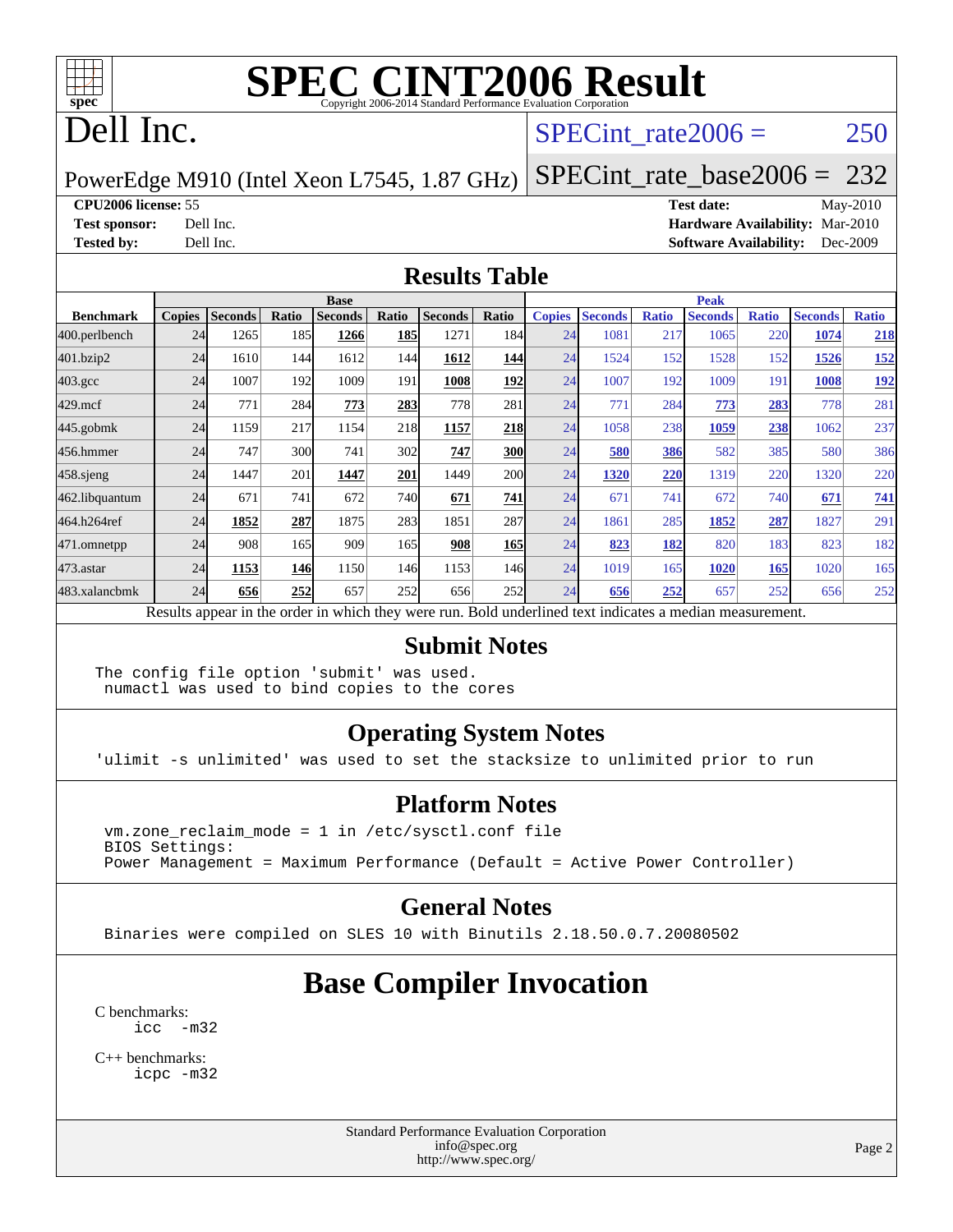

### Dell Inc.

SPECint rate $2006 = 250$ 

[SPECint\\_rate\\_base2006 =](http://www.spec.org/auto/cpu2006/Docs/result-fields.html#SPECintratebase2006) 232

PowerEdge M910 (Intel Xeon L7545, 1.87 GHz)

**[CPU2006 license:](http://www.spec.org/auto/cpu2006/Docs/result-fields.html#CPU2006license)** 55 **[Test date:](http://www.spec.org/auto/cpu2006/Docs/result-fields.html#Testdate)** May-2010 **[Test sponsor:](http://www.spec.org/auto/cpu2006/Docs/result-fields.html#Testsponsor)** Dell Inc. **[Hardware Availability:](http://www.spec.org/auto/cpu2006/Docs/result-fields.html#HardwareAvailability)** Mar-2010 **[Tested by:](http://www.spec.org/auto/cpu2006/Docs/result-fields.html#Testedby)** Dell Inc. **[Software Availability:](http://www.spec.org/auto/cpu2006/Docs/result-fields.html#SoftwareAvailability)** Dec-2009

#### **[Base Portability Flags](http://www.spec.org/auto/cpu2006/Docs/result-fields.html#BasePortabilityFlags)**

 400.perlbench: [-DSPEC\\_CPU\\_LINUX\\_IA32](http://www.spec.org/cpu2006/results/res2010q3/cpu2006-20100607-11606.flags.html#b400.perlbench_baseCPORTABILITY_DSPEC_CPU_LINUX_IA32) 462.libquantum: [-DSPEC\\_CPU\\_LINUX](http://www.spec.org/cpu2006/results/res2010q3/cpu2006-20100607-11606.flags.html#b462.libquantum_baseCPORTABILITY_DSPEC_CPU_LINUX) 483.xalancbmk: [-DSPEC\\_CPU\\_LINUX](http://www.spec.org/cpu2006/results/res2010q3/cpu2006-20100607-11606.flags.html#b483.xalancbmk_baseCXXPORTABILITY_DSPEC_CPU_LINUX)

**[Base Optimization Flags](http://www.spec.org/auto/cpu2006/Docs/result-fields.html#BaseOptimizationFlags)**

[C benchmarks](http://www.spec.org/auto/cpu2006/Docs/result-fields.html#Cbenchmarks):

[-xSSE4.2](http://www.spec.org/cpu2006/results/res2010q3/cpu2006-20100607-11606.flags.html#user_CCbase_f-xSSE42_f91528193cf0b216347adb8b939d4107) [-ipo](http://www.spec.org/cpu2006/results/res2010q3/cpu2006-20100607-11606.flags.html#user_CCbase_f-ipo) [-O3](http://www.spec.org/cpu2006/results/res2010q3/cpu2006-20100607-11606.flags.html#user_CCbase_f-O3) [-no-prec-div](http://www.spec.org/cpu2006/results/res2010q3/cpu2006-20100607-11606.flags.html#user_CCbase_f-no-prec-div) [-static](http://www.spec.org/cpu2006/results/res2010q3/cpu2006-20100607-11606.flags.html#user_CCbase_f-static) [-opt-prefetch](http://www.spec.org/cpu2006/results/res2010q3/cpu2006-20100607-11606.flags.html#user_CCbase_f-opt-prefetch)

[C++ benchmarks:](http://www.spec.org/auto/cpu2006/Docs/result-fields.html#CXXbenchmarks)

[-xSSE4.2](http://www.spec.org/cpu2006/results/res2010q3/cpu2006-20100607-11606.flags.html#user_CXXbase_f-xSSE42_f91528193cf0b216347adb8b939d4107) [-ipo](http://www.spec.org/cpu2006/results/res2010q3/cpu2006-20100607-11606.flags.html#user_CXXbase_f-ipo) [-O3](http://www.spec.org/cpu2006/results/res2010q3/cpu2006-20100607-11606.flags.html#user_CXXbase_f-O3) [-no-prec-div](http://www.spec.org/cpu2006/results/res2010q3/cpu2006-20100607-11606.flags.html#user_CXXbase_f-no-prec-div) [-opt-prefetch](http://www.spec.org/cpu2006/results/res2010q3/cpu2006-20100607-11606.flags.html#user_CXXbase_f-opt-prefetch) [-Wl,-z,muldefs](http://www.spec.org/cpu2006/results/res2010q3/cpu2006-20100607-11606.flags.html#user_CXXbase_link_force_multiple1_74079c344b956b9658436fd1b6dd3a8a) [-L/home/cmplr/usr3/alrahate/cpu2006.1.1.ic11.1/libic11.1-32bit -lsmartheap](http://www.spec.org/cpu2006/results/res2010q3/cpu2006-20100607-11606.flags.html#user_CXXbase_SmartHeap_d86dffe4a79b79ef8890d5cce17030c3)

#### **[Base Other Flags](http://www.spec.org/auto/cpu2006/Docs/result-fields.html#BaseOtherFlags)**

[C benchmarks](http://www.spec.org/auto/cpu2006/Docs/result-fields.html#Cbenchmarks):

403.gcc: [-Dalloca=\\_alloca](http://www.spec.org/cpu2006/results/res2010q3/cpu2006-20100607-11606.flags.html#b403.gcc_baseEXTRA_CFLAGS_Dalloca_be3056838c12de2578596ca5467af7f3)

#### **[Peak Compiler Invocation](http://www.spec.org/auto/cpu2006/Docs/result-fields.html#PeakCompilerInvocation)**

[C benchmarks \(except as noted below\)](http://www.spec.org/auto/cpu2006/Docs/result-fields.html#Cbenchmarksexceptasnotedbelow):

[icc -m32](http://www.spec.org/cpu2006/results/res2010q3/cpu2006-20100607-11606.flags.html#user_CCpeak_intel_icc_32bit_5ff4a39e364c98233615fdd38438c6f2)

401.bzip2: [icc -m64](http://www.spec.org/cpu2006/results/res2010q3/cpu2006-20100607-11606.flags.html#user_peakCCLD401_bzip2_intel_icc_64bit_bda6cc9af1fdbb0edc3795bac97ada53)

456.hmmer: [icc -m64](http://www.spec.org/cpu2006/results/res2010q3/cpu2006-20100607-11606.flags.html#user_peakCCLD456_hmmer_intel_icc_64bit_bda6cc9af1fdbb0edc3795bac97ada53)

458.sjeng: [icc -m64](http://www.spec.org/cpu2006/results/res2010q3/cpu2006-20100607-11606.flags.html#user_peakCCLD458_sjeng_intel_icc_64bit_bda6cc9af1fdbb0edc3795bac97ada53)

[C++ benchmarks \(except as noted below\):](http://www.spec.org/auto/cpu2006/Docs/result-fields.html#CXXbenchmarksexceptasnotedbelow) [icpc -m32](http://www.spec.org/cpu2006/results/res2010q3/cpu2006-20100607-11606.flags.html#user_CXXpeak_intel_icpc_32bit_4e5a5ef1a53fd332b3c49e69c3330699)

473.astar: [icpc -m64](http://www.spec.org/cpu2006/results/res2010q3/cpu2006-20100607-11606.flags.html#user_peakCXXLD473_astar_intel_icpc_64bit_fc66a5337ce925472a5c54ad6a0de310)

#### **[Peak Portability Flags](http://www.spec.org/auto/cpu2006/Docs/result-fields.html#PeakPortabilityFlags)**

 400.perlbench: [-DSPEC\\_CPU\\_LINUX\\_IA32](http://www.spec.org/cpu2006/results/res2010q3/cpu2006-20100607-11606.flags.html#b400.perlbench_peakCPORTABILITY_DSPEC_CPU_LINUX_IA32) 401.bzip2: [-DSPEC\\_CPU\\_LP64](http://www.spec.org/cpu2006/results/res2010q3/cpu2006-20100607-11606.flags.html#suite_peakCPORTABILITY401_bzip2_DSPEC_CPU_LP64) 456.hmmer: [-DSPEC\\_CPU\\_LP64](http://www.spec.org/cpu2006/results/res2010q3/cpu2006-20100607-11606.flags.html#suite_peakCPORTABILITY456_hmmer_DSPEC_CPU_LP64) 458.sjeng: [-DSPEC\\_CPU\\_LP64](http://www.spec.org/cpu2006/results/res2010q3/cpu2006-20100607-11606.flags.html#suite_peakCPORTABILITY458_sjeng_DSPEC_CPU_LP64)

Continued on next page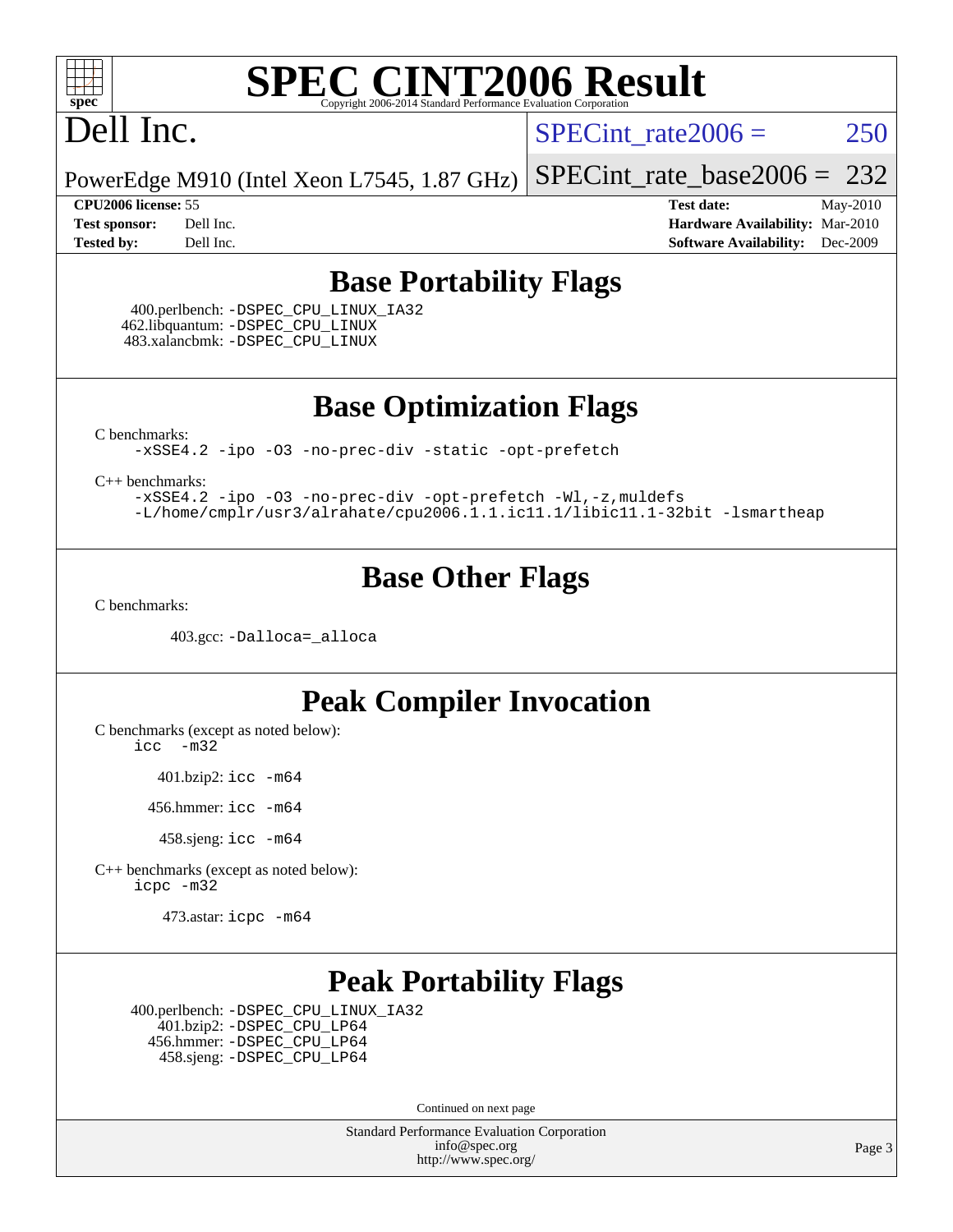

## Dell Inc.

 $SPECint rate2006 = 250$ 

[SPECint\\_rate\\_base2006 =](http://www.spec.org/auto/cpu2006/Docs/result-fields.html#SPECintratebase2006) 232

PowerEdge M910 (Intel Xeon L7545, 1.87 GHz)

**[CPU2006 license:](http://www.spec.org/auto/cpu2006/Docs/result-fields.html#CPU2006license)** 55 **[Test date:](http://www.spec.org/auto/cpu2006/Docs/result-fields.html#Testdate)** May-2010 **[Test sponsor:](http://www.spec.org/auto/cpu2006/Docs/result-fields.html#Testsponsor)** Dell Inc. **[Hardware Availability:](http://www.spec.org/auto/cpu2006/Docs/result-fields.html#HardwareAvailability)** Mar-2010 **[Tested by:](http://www.spec.org/auto/cpu2006/Docs/result-fields.html#Testedby)** Dell Inc. **[Software Availability:](http://www.spec.org/auto/cpu2006/Docs/result-fields.html#SoftwareAvailability)** Dec-2009

### **[Peak Portability Flags \(Continued\)](http://www.spec.org/auto/cpu2006/Docs/result-fields.html#PeakPortabilityFlags)**

 462.libquantum: [-DSPEC\\_CPU\\_LINUX](http://www.spec.org/cpu2006/results/res2010q3/cpu2006-20100607-11606.flags.html#b462.libquantum_peakCPORTABILITY_DSPEC_CPU_LINUX) 473.astar: [-DSPEC\\_CPU\\_LP64](http://www.spec.org/cpu2006/results/res2010q3/cpu2006-20100607-11606.flags.html#suite_peakCXXPORTABILITY473_astar_DSPEC_CPU_LP64) 483.xalancbmk: [-DSPEC\\_CPU\\_LINUX](http://www.spec.org/cpu2006/results/res2010q3/cpu2006-20100607-11606.flags.html#b483.xalancbmk_peakCXXPORTABILITY_DSPEC_CPU_LINUX)

#### **[Peak Optimization Flags](http://www.spec.org/auto/cpu2006/Docs/result-fields.html#PeakOptimizationFlags)**

[C benchmarks](http://www.spec.org/auto/cpu2006/Docs/result-fields.html#Cbenchmarks):

 400.perlbench: [-xSSE4.2](http://www.spec.org/cpu2006/results/res2010q3/cpu2006-20100607-11606.flags.html#user_peakPASS2_CFLAGSPASS2_LDCFLAGS400_perlbench_f-xSSE42_f91528193cf0b216347adb8b939d4107)(pass 2) [-prof-gen](http://www.spec.org/cpu2006/results/res2010q3/cpu2006-20100607-11606.flags.html#user_peakPASS1_CFLAGSPASS1_LDCFLAGS400_perlbench_prof_gen_e43856698f6ca7b7e442dfd80e94a8fc)(pass 1) [-ipo](http://www.spec.org/cpu2006/results/res2010q3/cpu2006-20100607-11606.flags.html#user_peakPASS2_CFLAGSPASS2_LDCFLAGS400_perlbench_f-ipo)(pass 2) [-O3](http://www.spec.org/cpu2006/results/res2010q3/cpu2006-20100607-11606.flags.html#user_peakPASS2_CFLAGSPASS2_LDCFLAGS400_perlbench_f-O3)(pass 2) [-no-prec-div](http://www.spec.org/cpu2006/results/res2010q3/cpu2006-20100607-11606.flags.html#user_peakPASS2_CFLAGSPASS2_LDCFLAGS400_perlbench_f-no-prec-div)(pass 2) [-static](http://www.spec.org/cpu2006/results/res2010q3/cpu2006-20100607-11606.flags.html#user_peakPASS2_CFLAGSPASS2_LDCFLAGS400_perlbench_f-static)(pass 2) [-prof-use](http://www.spec.org/cpu2006/results/res2010q3/cpu2006-20100607-11606.flags.html#user_peakPASS2_CFLAGSPASS2_LDCFLAGS400_perlbench_prof_use_bccf7792157ff70d64e32fe3e1250b55)(pass 2) [-ansi-alias](http://www.spec.org/cpu2006/results/res2010q3/cpu2006-20100607-11606.flags.html#user_peakCOPTIMIZE400_perlbench_f-ansi-alias)

 401.bzip2: [-xSSE4.2](http://www.spec.org/cpu2006/results/res2010q3/cpu2006-20100607-11606.flags.html#user_peakPASS2_CFLAGSPASS2_LDCFLAGS401_bzip2_f-xSSE42_f91528193cf0b216347adb8b939d4107)(pass 2) [-prof-gen](http://www.spec.org/cpu2006/results/res2010q3/cpu2006-20100607-11606.flags.html#user_peakPASS1_CFLAGSPASS1_LDCFLAGS401_bzip2_prof_gen_e43856698f6ca7b7e442dfd80e94a8fc)(pass 1) [-ipo](http://www.spec.org/cpu2006/results/res2010q3/cpu2006-20100607-11606.flags.html#user_peakPASS2_CFLAGSPASS2_LDCFLAGS401_bzip2_f-ipo)(pass 2) [-O3](http://www.spec.org/cpu2006/results/res2010q3/cpu2006-20100607-11606.flags.html#user_peakPASS2_CFLAGSPASS2_LDCFLAGS401_bzip2_f-O3)(pass 2) [-no-prec-div](http://www.spec.org/cpu2006/results/res2010q3/cpu2006-20100607-11606.flags.html#user_peakPASS2_CFLAGSPASS2_LDCFLAGS401_bzip2_f-no-prec-div)(pass 2) [-static](http://www.spec.org/cpu2006/results/res2010q3/cpu2006-20100607-11606.flags.html#user_peakPASS2_CFLAGSPASS2_LDCFLAGS401_bzip2_f-static)(pass 2) [-prof-use](http://www.spec.org/cpu2006/results/res2010q3/cpu2006-20100607-11606.flags.html#user_peakPASS2_CFLAGSPASS2_LDCFLAGS401_bzip2_prof_use_bccf7792157ff70d64e32fe3e1250b55)(pass 2) [-opt-prefetch](http://www.spec.org/cpu2006/results/res2010q3/cpu2006-20100607-11606.flags.html#user_peakCOPTIMIZE401_bzip2_f-opt-prefetch) [-ansi-alias](http://www.spec.org/cpu2006/results/res2010q3/cpu2006-20100607-11606.flags.html#user_peakCOPTIMIZE401_bzip2_f-ansi-alias) [-auto-ilp32](http://www.spec.org/cpu2006/results/res2010q3/cpu2006-20100607-11606.flags.html#user_peakCOPTIMIZE401_bzip2_f-auto-ilp32)

 $403.\text{gcc: basepeak}$  = yes

 $429$ .mcf: basepeak = yes

 445.gobmk: [-xSSE4.2](http://www.spec.org/cpu2006/results/res2010q3/cpu2006-20100607-11606.flags.html#user_peakPASS2_CFLAGSPASS2_LDCFLAGS445_gobmk_f-xSSE42_f91528193cf0b216347adb8b939d4107)(pass 2) [-prof-gen](http://www.spec.org/cpu2006/results/res2010q3/cpu2006-20100607-11606.flags.html#user_peakPASS1_CFLAGSPASS1_LDCFLAGS445_gobmk_prof_gen_e43856698f6ca7b7e442dfd80e94a8fc)(pass 1) [-prof-use](http://www.spec.org/cpu2006/results/res2010q3/cpu2006-20100607-11606.flags.html#user_peakPASS2_CFLAGSPASS2_LDCFLAGS445_gobmk_prof_use_bccf7792157ff70d64e32fe3e1250b55)(pass 2) [-O2](http://www.spec.org/cpu2006/results/res2010q3/cpu2006-20100607-11606.flags.html#user_peakCOPTIMIZE445_gobmk_f-O2) [-ipo](http://www.spec.org/cpu2006/results/res2010q3/cpu2006-20100607-11606.flags.html#user_peakCOPTIMIZE445_gobmk_f-ipo) [-no-prec-div](http://www.spec.org/cpu2006/results/res2010q3/cpu2006-20100607-11606.flags.html#user_peakCOPTIMIZE445_gobmk_f-no-prec-div) [-ansi-alias](http://www.spec.org/cpu2006/results/res2010q3/cpu2006-20100607-11606.flags.html#user_peakCOPTIMIZE445_gobmk_f-ansi-alias)

 456.hmmer: [-xSSE4.2](http://www.spec.org/cpu2006/results/res2010q3/cpu2006-20100607-11606.flags.html#user_peakCOPTIMIZE456_hmmer_f-xSSE42_f91528193cf0b216347adb8b939d4107) [-ipo](http://www.spec.org/cpu2006/results/res2010q3/cpu2006-20100607-11606.flags.html#user_peakCOPTIMIZE456_hmmer_f-ipo) [-O3](http://www.spec.org/cpu2006/results/res2010q3/cpu2006-20100607-11606.flags.html#user_peakCOPTIMIZE456_hmmer_f-O3) [-no-prec-div](http://www.spec.org/cpu2006/results/res2010q3/cpu2006-20100607-11606.flags.html#user_peakCOPTIMIZE456_hmmer_f-no-prec-div) [-static](http://www.spec.org/cpu2006/results/res2010q3/cpu2006-20100607-11606.flags.html#user_peakCOPTIMIZE456_hmmer_f-static) [-unroll2](http://www.spec.org/cpu2006/results/res2010q3/cpu2006-20100607-11606.flags.html#user_peakCOPTIMIZE456_hmmer_f-unroll_784dae83bebfb236979b41d2422d7ec2) [-ansi-alias](http://www.spec.org/cpu2006/results/res2010q3/cpu2006-20100607-11606.flags.html#user_peakCOPTIMIZE456_hmmer_f-ansi-alias) [-auto-ilp32](http://www.spec.org/cpu2006/results/res2010q3/cpu2006-20100607-11606.flags.html#user_peakCOPTIMIZE456_hmmer_f-auto-ilp32)

 458.sjeng: [-xSSE4.2](http://www.spec.org/cpu2006/results/res2010q3/cpu2006-20100607-11606.flags.html#user_peakPASS2_CFLAGSPASS2_LDCFLAGS458_sjeng_f-xSSE42_f91528193cf0b216347adb8b939d4107)(pass 2) [-prof-gen](http://www.spec.org/cpu2006/results/res2010q3/cpu2006-20100607-11606.flags.html#user_peakPASS1_CFLAGSPASS1_LDCFLAGS458_sjeng_prof_gen_e43856698f6ca7b7e442dfd80e94a8fc)(pass 1) [-ipo](http://www.spec.org/cpu2006/results/res2010q3/cpu2006-20100607-11606.flags.html#user_peakPASS2_CFLAGSPASS2_LDCFLAGS458_sjeng_f-ipo)(pass 2) [-O3](http://www.spec.org/cpu2006/results/res2010q3/cpu2006-20100607-11606.flags.html#user_peakPASS2_CFLAGSPASS2_LDCFLAGS458_sjeng_f-O3)(pass 2) [-no-prec-div](http://www.spec.org/cpu2006/results/res2010q3/cpu2006-20100607-11606.flags.html#user_peakPASS2_CFLAGSPASS2_LDCFLAGS458_sjeng_f-no-prec-div)(pass 2) [-static](http://www.spec.org/cpu2006/results/res2010q3/cpu2006-20100607-11606.flags.html#user_peakPASS2_CFLAGSPASS2_LDCFLAGS458_sjeng_f-static)(pass 2)  $-prof-use(pass 2) -unroll4 -auto-ilp32$  $-prof-use(pass 2) -unroll4 -auto-ilp32$  $-prof-use(pass 2) -unroll4 -auto-ilp32$  $-prof-use(pass 2) -unroll4 -auto-ilp32$  $-prof-use(pass 2) -unroll4 -auto-ilp32$ 

462.libquantum: basepeak = yes

 464.h264ref: [-xSSE4.2](http://www.spec.org/cpu2006/results/res2010q3/cpu2006-20100607-11606.flags.html#user_peakPASS2_CFLAGSPASS2_LDCFLAGS464_h264ref_f-xSSE42_f91528193cf0b216347adb8b939d4107)(pass 2) [-prof-gen](http://www.spec.org/cpu2006/results/res2010q3/cpu2006-20100607-11606.flags.html#user_peakPASS1_CFLAGSPASS1_LDCFLAGS464_h264ref_prof_gen_e43856698f6ca7b7e442dfd80e94a8fc)(pass 1) [-ipo](http://www.spec.org/cpu2006/results/res2010q3/cpu2006-20100607-11606.flags.html#user_peakPASS2_CFLAGSPASS2_LDCFLAGS464_h264ref_f-ipo)(pass 2) [-O3](http://www.spec.org/cpu2006/results/res2010q3/cpu2006-20100607-11606.flags.html#user_peakPASS2_CFLAGSPASS2_LDCFLAGS464_h264ref_f-O3)(pass 2) [-no-prec-div](http://www.spec.org/cpu2006/results/res2010q3/cpu2006-20100607-11606.flags.html#user_peakPASS2_CFLAGSPASS2_LDCFLAGS464_h264ref_f-no-prec-div)(pass 2) [-static](http://www.spec.org/cpu2006/results/res2010q3/cpu2006-20100607-11606.flags.html#user_peakPASS2_CFLAGSPASS2_LDCFLAGS464_h264ref_f-static)(pass 2) [-prof-use](http://www.spec.org/cpu2006/results/res2010q3/cpu2006-20100607-11606.flags.html#user_peakPASS2_CFLAGSPASS2_LDCFLAGS464_h264ref_prof_use_bccf7792157ff70d64e32fe3e1250b55)(pass 2) [-unroll2](http://www.spec.org/cpu2006/results/res2010q3/cpu2006-20100607-11606.flags.html#user_peakCOPTIMIZE464_h264ref_f-unroll_784dae83bebfb236979b41d2422d7ec2) [-ansi-alias](http://www.spec.org/cpu2006/results/res2010q3/cpu2006-20100607-11606.flags.html#user_peakCOPTIMIZE464_h264ref_f-ansi-alias)

[C++ benchmarks:](http://www.spec.org/auto/cpu2006/Docs/result-fields.html#CXXbenchmarks)

 471.omnetpp: [-xSSE4.2](http://www.spec.org/cpu2006/results/res2010q3/cpu2006-20100607-11606.flags.html#user_peakPASS2_CXXFLAGSPASS2_LDCXXFLAGS471_omnetpp_f-xSSE42_f91528193cf0b216347adb8b939d4107)(pass 2) [-prof-gen](http://www.spec.org/cpu2006/results/res2010q3/cpu2006-20100607-11606.flags.html#user_peakPASS1_CXXFLAGSPASS1_LDCXXFLAGS471_omnetpp_prof_gen_e43856698f6ca7b7e442dfd80e94a8fc)(pass 1) [-ipo](http://www.spec.org/cpu2006/results/res2010q3/cpu2006-20100607-11606.flags.html#user_peakPASS2_CXXFLAGSPASS2_LDCXXFLAGS471_omnetpp_f-ipo)(pass 2) [-O3](http://www.spec.org/cpu2006/results/res2010q3/cpu2006-20100607-11606.flags.html#user_peakPASS2_CXXFLAGSPASS2_LDCXXFLAGS471_omnetpp_f-O3)(pass 2) [-no-prec-div](http://www.spec.org/cpu2006/results/res2010q3/cpu2006-20100607-11606.flags.html#user_peakPASS2_CXXFLAGSPASS2_LDCXXFLAGS471_omnetpp_f-no-prec-div)(pass 2) [-prof-use](http://www.spec.org/cpu2006/results/res2010q3/cpu2006-20100607-11606.flags.html#user_peakPASS2_CXXFLAGSPASS2_LDCXXFLAGS471_omnetpp_prof_use_bccf7792157ff70d64e32fe3e1250b55)(pass 2) [-ansi-alias](http://www.spec.org/cpu2006/results/res2010q3/cpu2006-20100607-11606.flags.html#user_peakCXXOPTIMIZE471_omnetpp_f-ansi-alias) [-opt-ra-region-strategy=block](http://www.spec.org/cpu2006/results/res2010q3/cpu2006-20100607-11606.flags.html#user_peakCXXOPTIMIZE471_omnetpp_f-opt-ra-region-strategy-block_a0a37c372d03933b2a18d4af463c1f69) [-Wl,-z,muldefs](http://www.spec.org/cpu2006/results/res2010q3/cpu2006-20100607-11606.flags.html#user_peakEXTRA_LDFLAGS471_omnetpp_link_force_multiple1_74079c344b956b9658436fd1b6dd3a8a) [-L/home/cmplr/usr3/alrahate/cpu2006.1.1.ic11.1/libic11.1-32bit -lsmartheap](http://www.spec.org/cpu2006/results/res2010q3/cpu2006-20100607-11606.flags.html#user_peakEXTRA_LIBS471_omnetpp_SmartHeap_d86dffe4a79b79ef8890d5cce17030c3)

473.astar:  $-xSSE4$ . 2(pass 2)  $-prof-gen(pass 1) -ipo(pass 2)$  $-prof-gen(pass 1) -ipo(pass 2)$  $-prof-gen(pass 1) -ipo(pass 2)$  $-prof-gen(pass 1) -ipo(pass 2)$ [-O3](http://www.spec.org/cpu2006/results/res2010q3/cpu2006-20100607-11606.flags.html#user_peakPASS2_CXXFLAGSPASS2_LDCXXFLAGS473_astar_f-O3)(pass 2) [-no-prec-div](http://www.spec.org/cpu2006/results/res2010q3/cpu2006-20100607-11606.flags.html#user_peakPASS2_CXXFLAGSPASS2_LDCXXFLAGS473_astar_f-no-prec-div)(pass 2) [-prof-use](http://www.spec.org/cpu2006/results/res2010q3/cpu2006-20100607-11606.flags.html#user_peakPASS2_CXXFLAGSPASS2_LDCXXFLAGS473_astar_prof_use_bccf7792157ff70d64e32fe3e1250b55)(pass 2) [-ansi-alias](http://www.spec.org/cpu2006/results/res2010q3/cpu2006-20100607-11606.flags.html#user_peakCXXOPTIMIZE473_astar_f-ansi-alias) [-opt-ra-region-strategy=routine](http://www.spec.org/cpu2006/results/res2010q3/cpu2006-20100607-11606.flags.html#user_peakCXXOPTIMIZE473_astar_f-opt-ra-region-strategy-routine_ba086ea3b1d46a52e1238e2ca173ed44) [-Wl,-z,muldefs](http://www.spec.org/cpu2006/results/res2010q3/cpu2006-20100607-11606.flags.html#user_peakEXTRA_LDFLAGS473_astar_link_force_multiple1_74079c344b956b9658436fd1b6dd3a8a) [-L/home/cmplr/usr3/alrahate/cpu2006.1.1.ic11.1/libic11.1-64bit -lsmartheap64](http://www.spec.org/cpu2006/results/res2010q3/cpu2006-20100607-11606.flags.html#user_peakEXTRA_LIBS473_astar_SmartHeap64_e2306cda84805d1ab360117a79ff779c)

Continued on next page